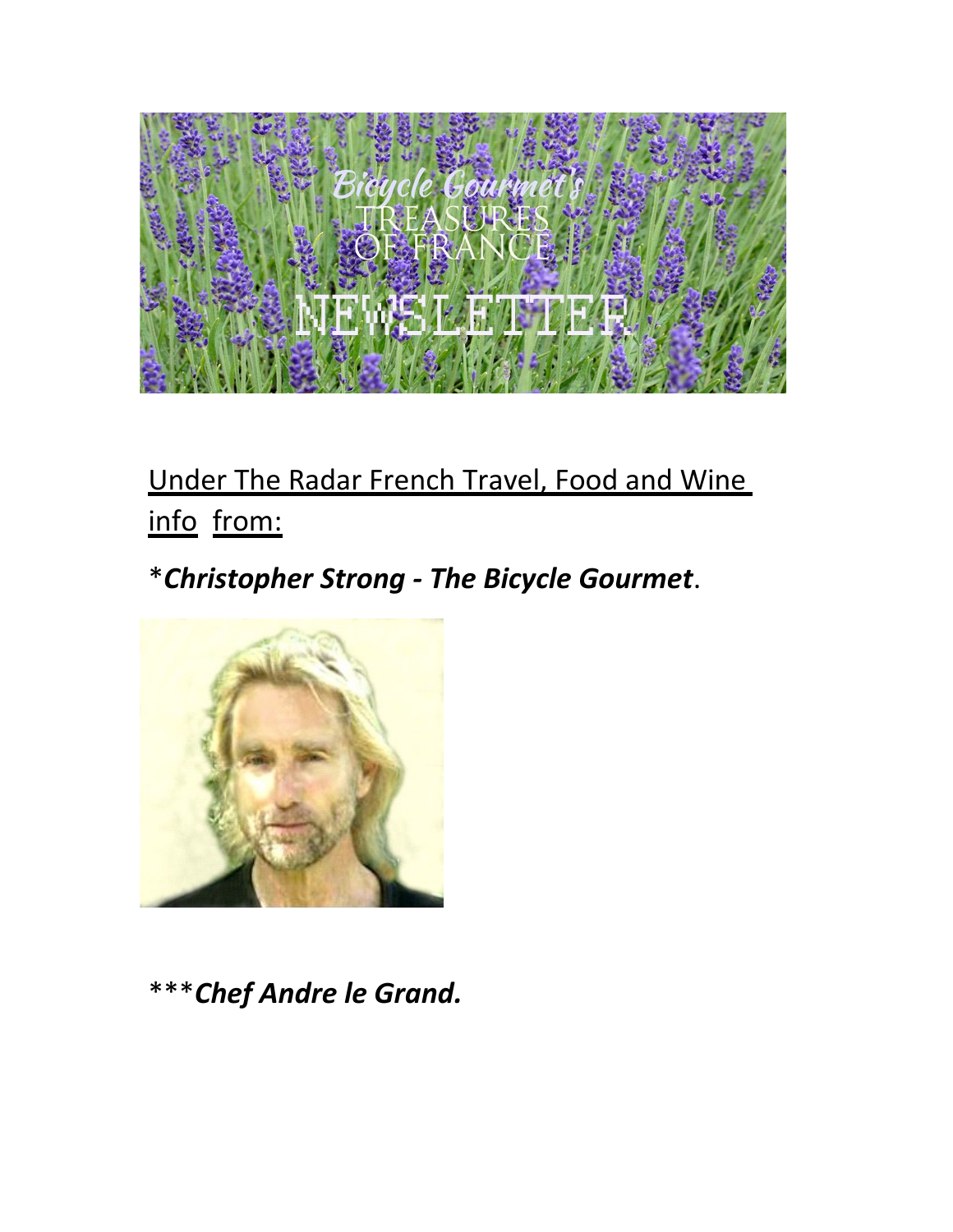

## \*\**Sommelier Jean Luc Laurent*



# LET'S GO TO PRESS...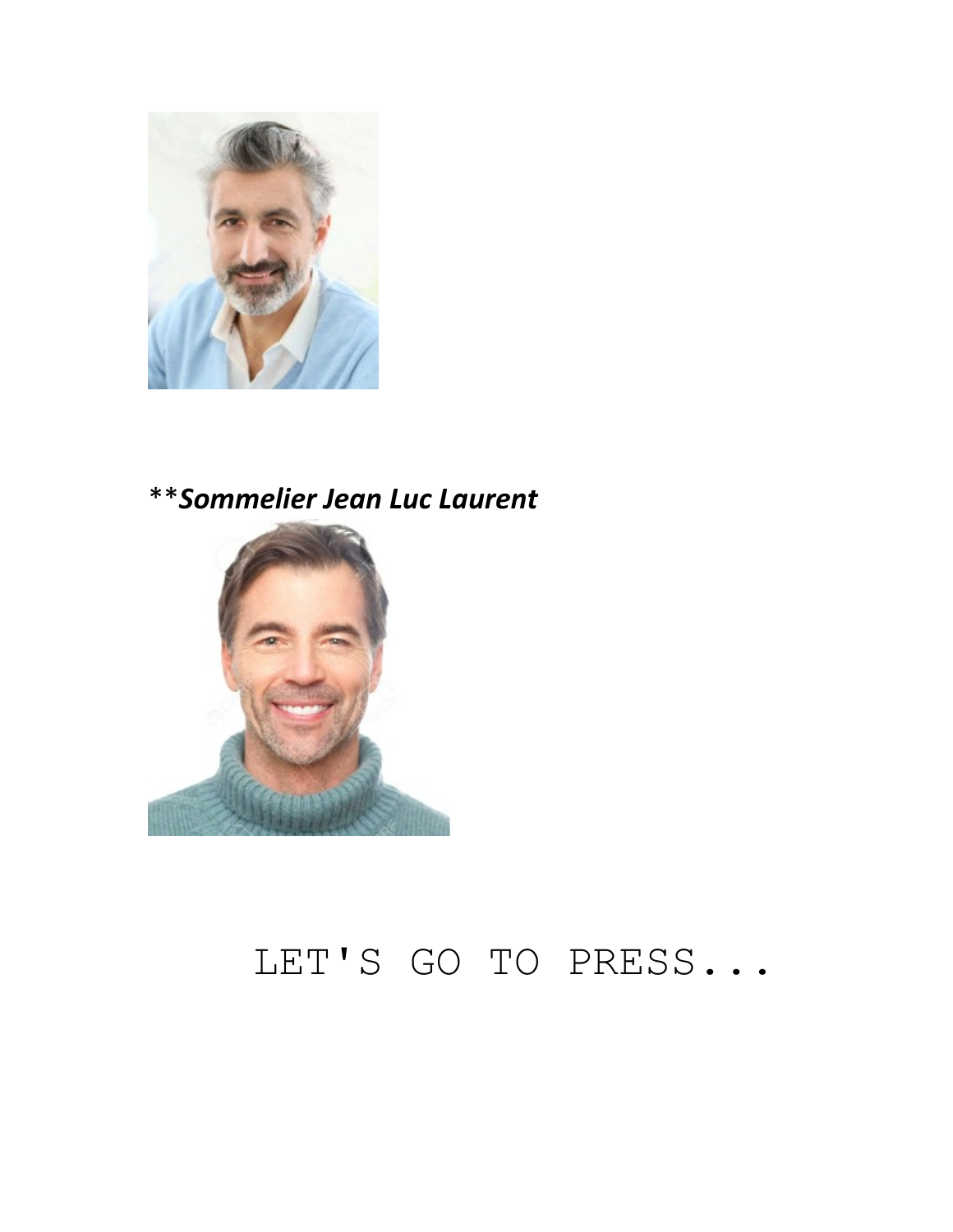

In my zillion and a half years cycling the French Country Backroads, I've found more than a few places well worth visiting. Without the usual avalanche of cameratoting, loud-mouthed, ice cream inhaling tourists.

Oppede the view is one of them. Way,Way off the beaten track.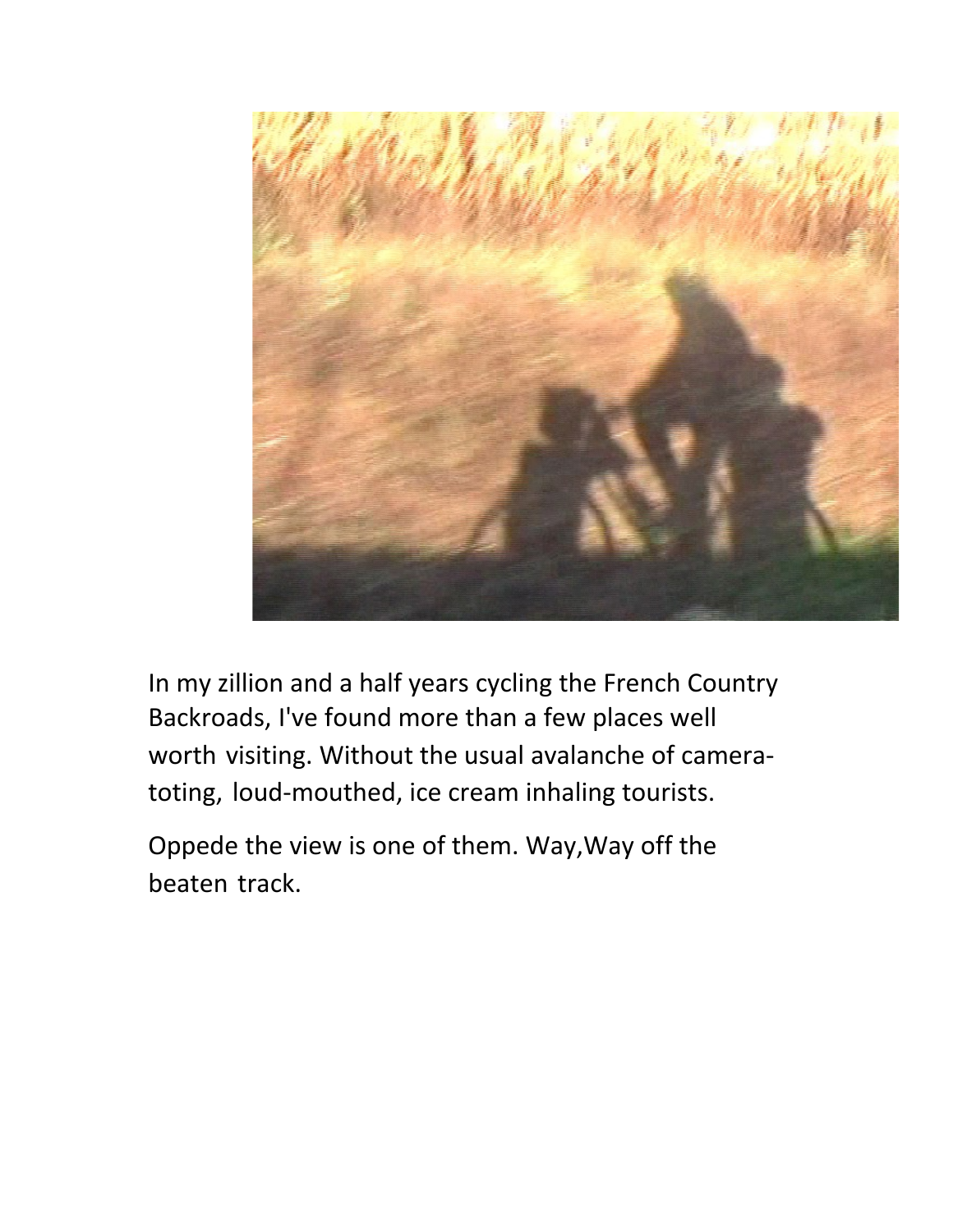

And for reasons that will become clear as you read on, it's likely to stay that way. That, among other qualities is what makes "Oppede le Vieux'" one of my personal Treasures of France.

For me,this is the classic hilltop village. Clinging to a side of the Luberon mountain range, in Provence's Luberon National Park. Not as celebrated as it's hilltop neighbours, Gordes, LaCoste and to a lesser extent ,Bonnieux, Oppede le Vieux is the "real deal." Simultaneously in ruins, and in re-construction. Mostly by rich Parisians. Other European "deep pockets" are also represented.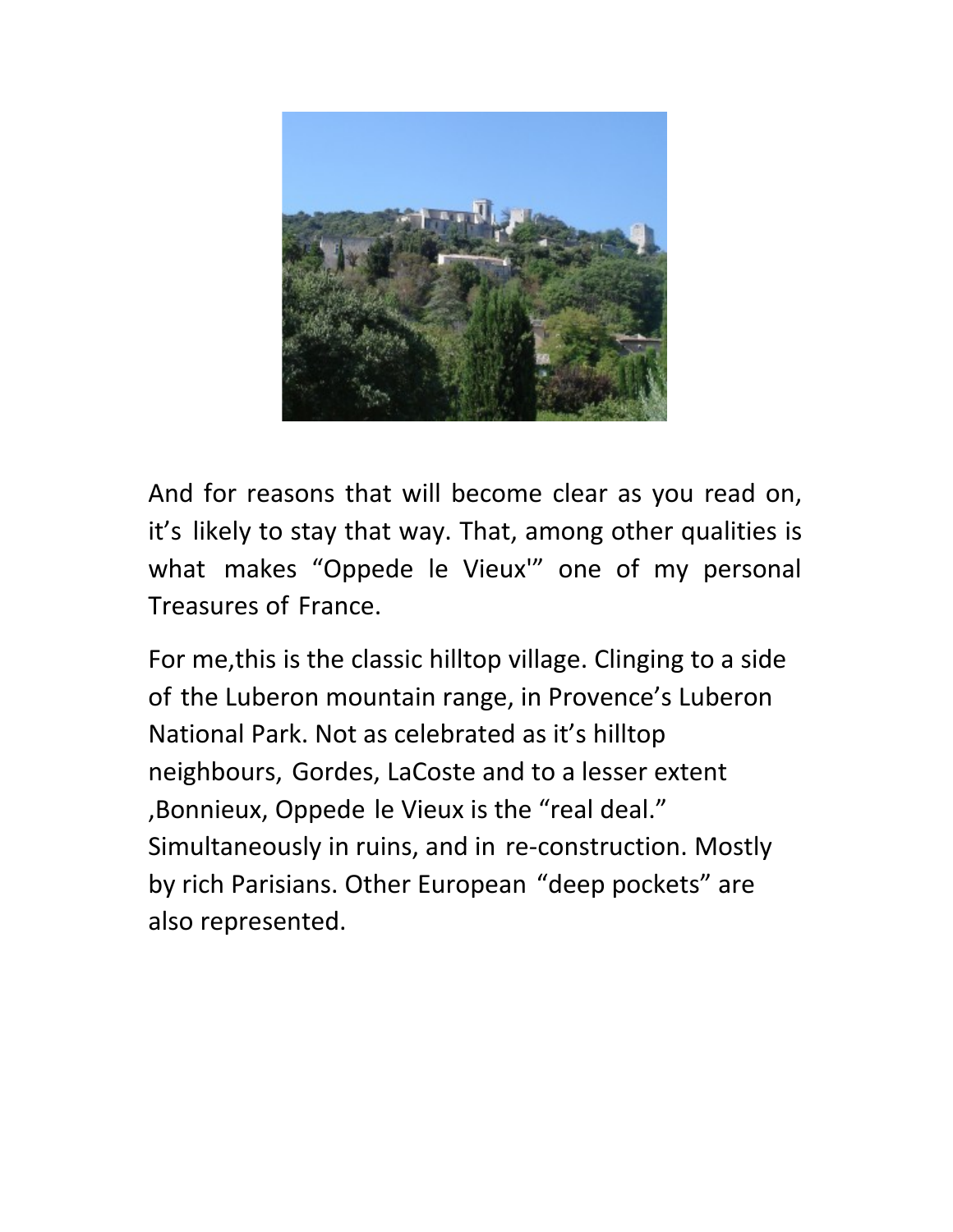

As you might imagine,life in Oppede Le Vieux(before mod cons) was neither a bowl of cherries, a bed of roses, or a walk in the park.It was a llllong walk down, and an even LLLLonger walk back.(No midnight pizza!) By the turn of the century (before the "war to end all wars" that didn't) there were less than a thousand(we hope) happy campers in O.L.V. Today Oppede le Vieux is home to the usual small group of artisans who inhabit such locales the world over. Such

as the fair Celine. Owne of the local boutique.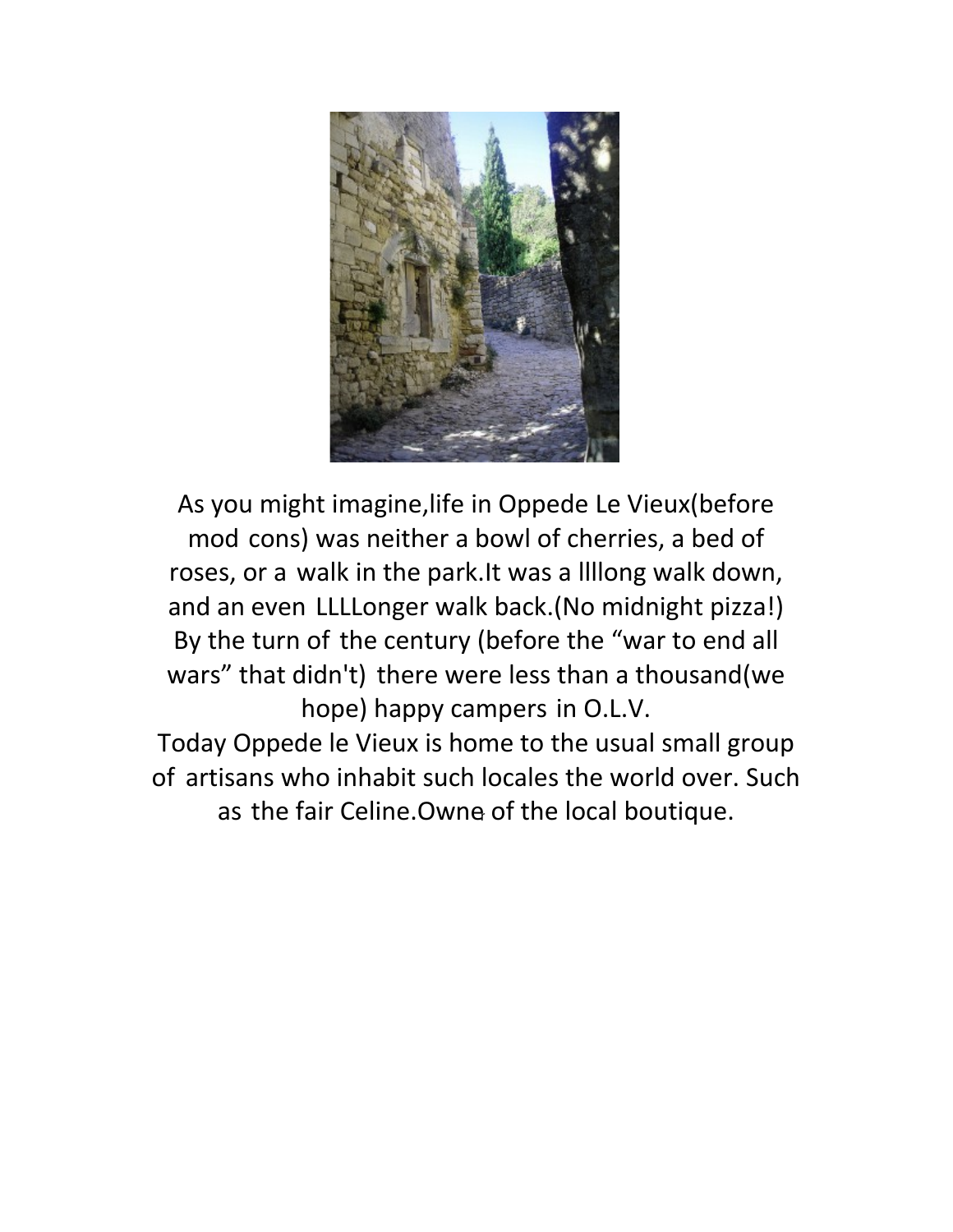

It was she who hipped me to the incredible frescos in the villages tiny(even further up the hill) church.Well worth the walk!



There is no restaurant in Oppede le Vieux. Only "Le Petite Cafe."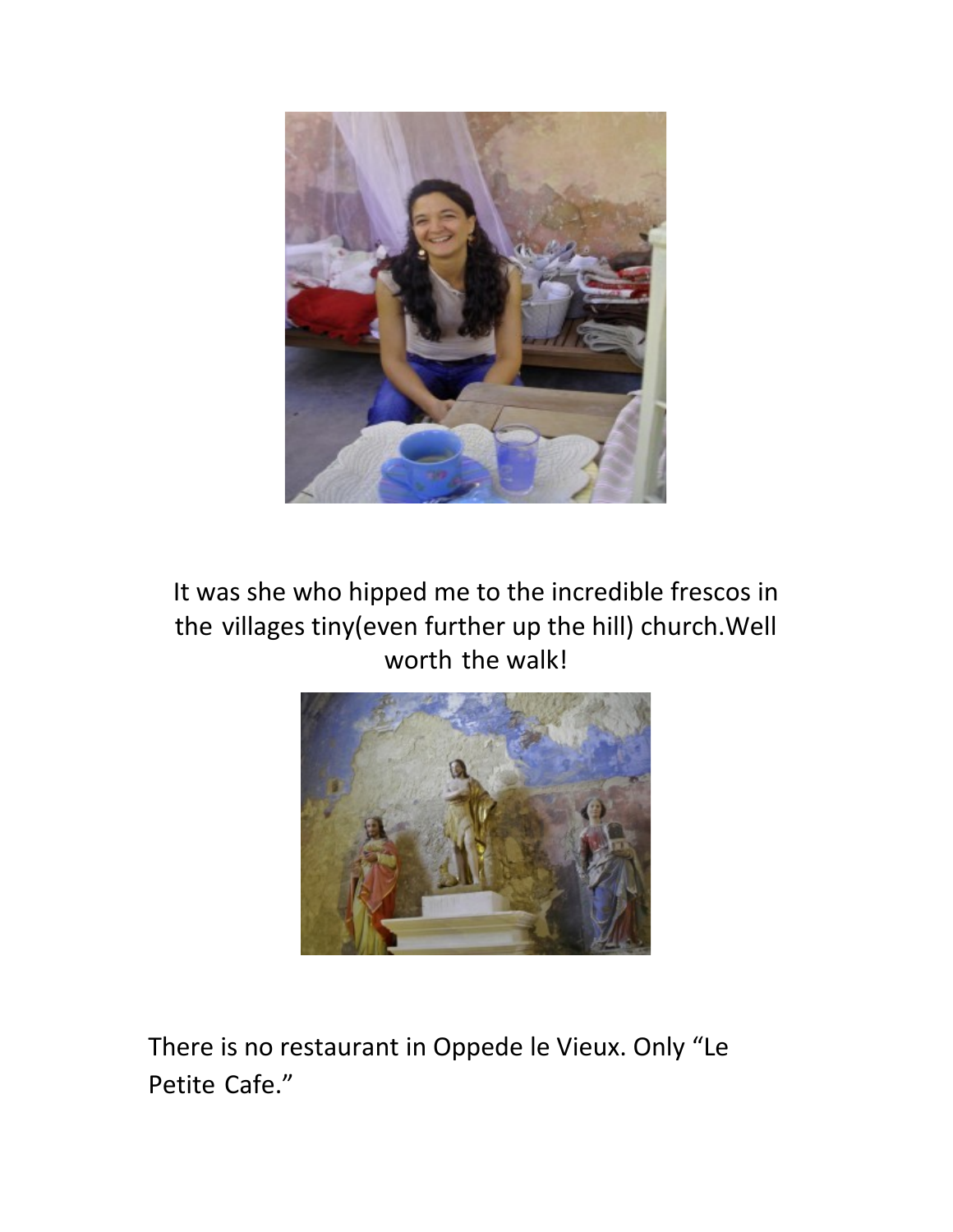

Which seems to have new owners every time I pass. Never ate there. So – "Bonne Chance!

Happily,access to the centre of Oppede le Vieux is limited to foot traffic. There's a parking lot a few hundred metres below.

#### **Getting There:**

The turn-off for Oppede Le Vieux,is a roundabout, three minutes or so by car after the village of MAUBEC, headed toward the village of MENERBES.

It's a right turn. If you turn left ,you'll quickly find yourself in "Oppede" – the village – one short street of not very much. And not where you want to be!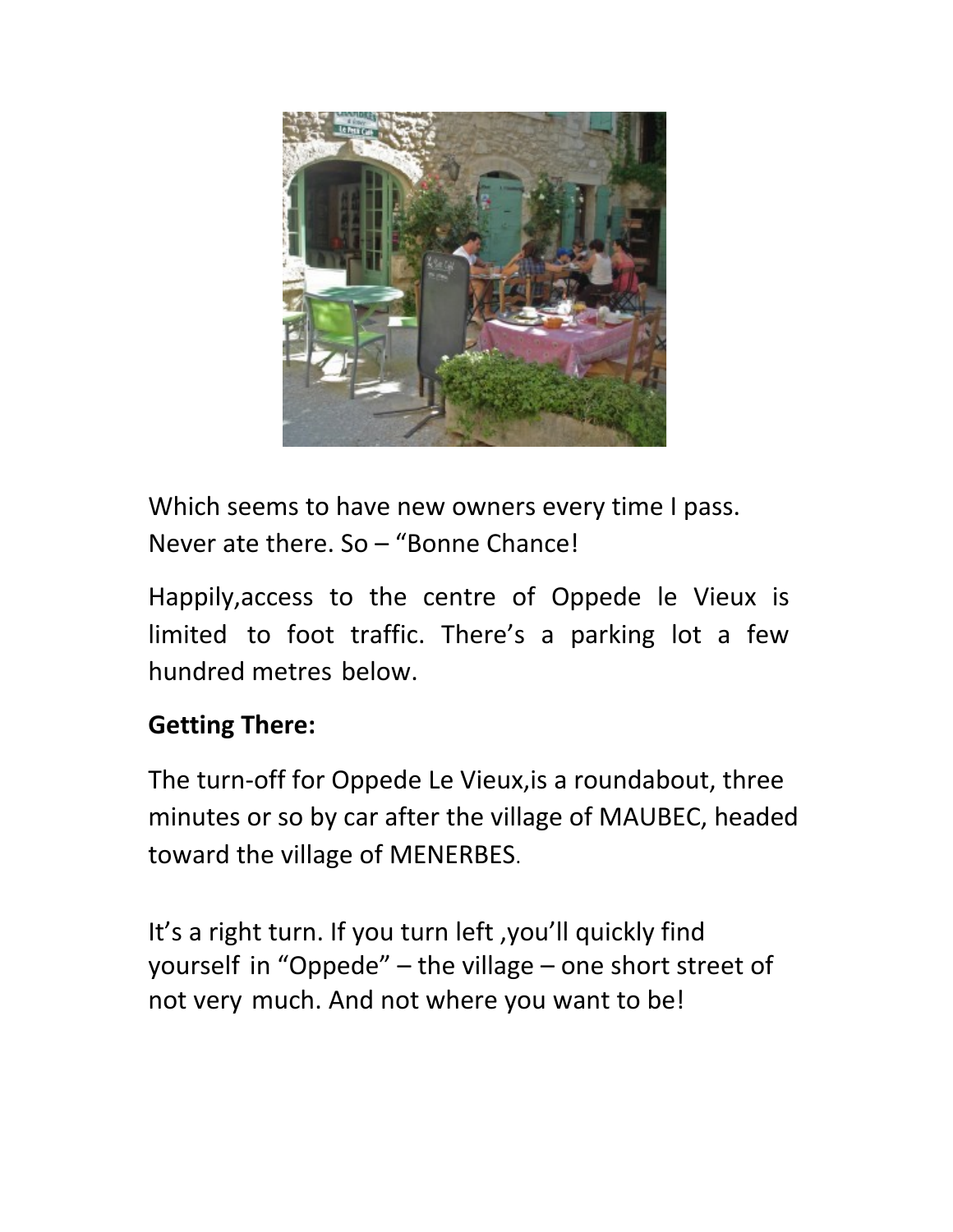

**Pain de Genes, AKA Genoa bread** (though it isn't at all bread like), or French almond cake, is a delicious classic. No one knows exactly when the cake was invented but legend has it that the recipe for the cake dates back to 1805, when Napoleon annexed the city of Genoa. After years of siege, there were only 50 tons of almonds left to eat, and a local pastry chef invented this cake and named it "Pain de Gênes". Made with marzipan, it has a dense texture and makes a good base cake and is also scrumptious served with a sauce or fresh fruit (see chef's notes below).

#### **Recipe makes 2 cakes, each serving 6**

Active time: 30 minutes Cooking time: 30 minutes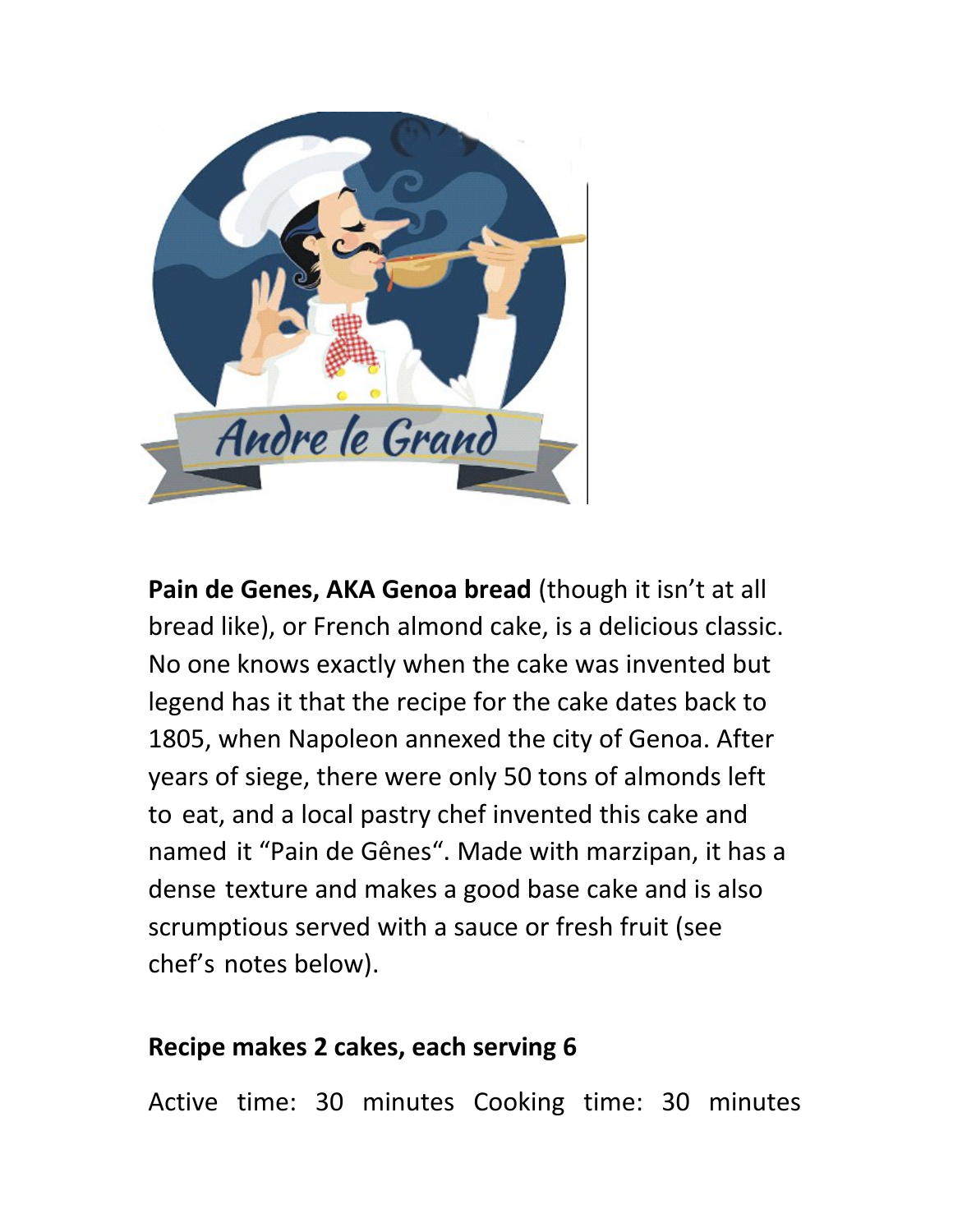Storage: Up to 4 days in the refrigerator or 3 months in the freezer, wrapped airtight

EQUIPMENT  $2 \times 7$ -in. (18-cm) round cake pans  $2 \times 7$ in. (18-cm) rounds of parchment paper Stand mixer fitted with the paddle beater

### **INGREDIENTS**

7 tbsp  $(3\frac{1}{2}$  oz./100 g) butter + more for the pans  $\frac{2}{3}$  cup (1¾ oz./50 g) sliced almonds 13¼ oz. (375 g) marzipan, roughly chopped 6 eggs  $(1\frac{1}{4} \text{ cups}/280 \text{ g})$  1 $\frac{1}{2} \text{ tbsp}$   $(15 \text{ g})$ All purpose flour (plain flour) 1½ tbsp (15 g) potato starch 1 tsp (5 ml) Grand Marnier 1 tsp (5 ml) aged rum

#### METHOD

Preheat the oven to 400°F (200°C/Gas Mark 6). Grease the pans with butter and line the bases with the rounds of parchment paper to prevent the cakes, which are fragile,

from sticking. Press the sliced almonds around the sides of the pans, removing any that do not stick.

Beat the marzipan on slow speed in the bowl of the stand mixer until malleable and smooth.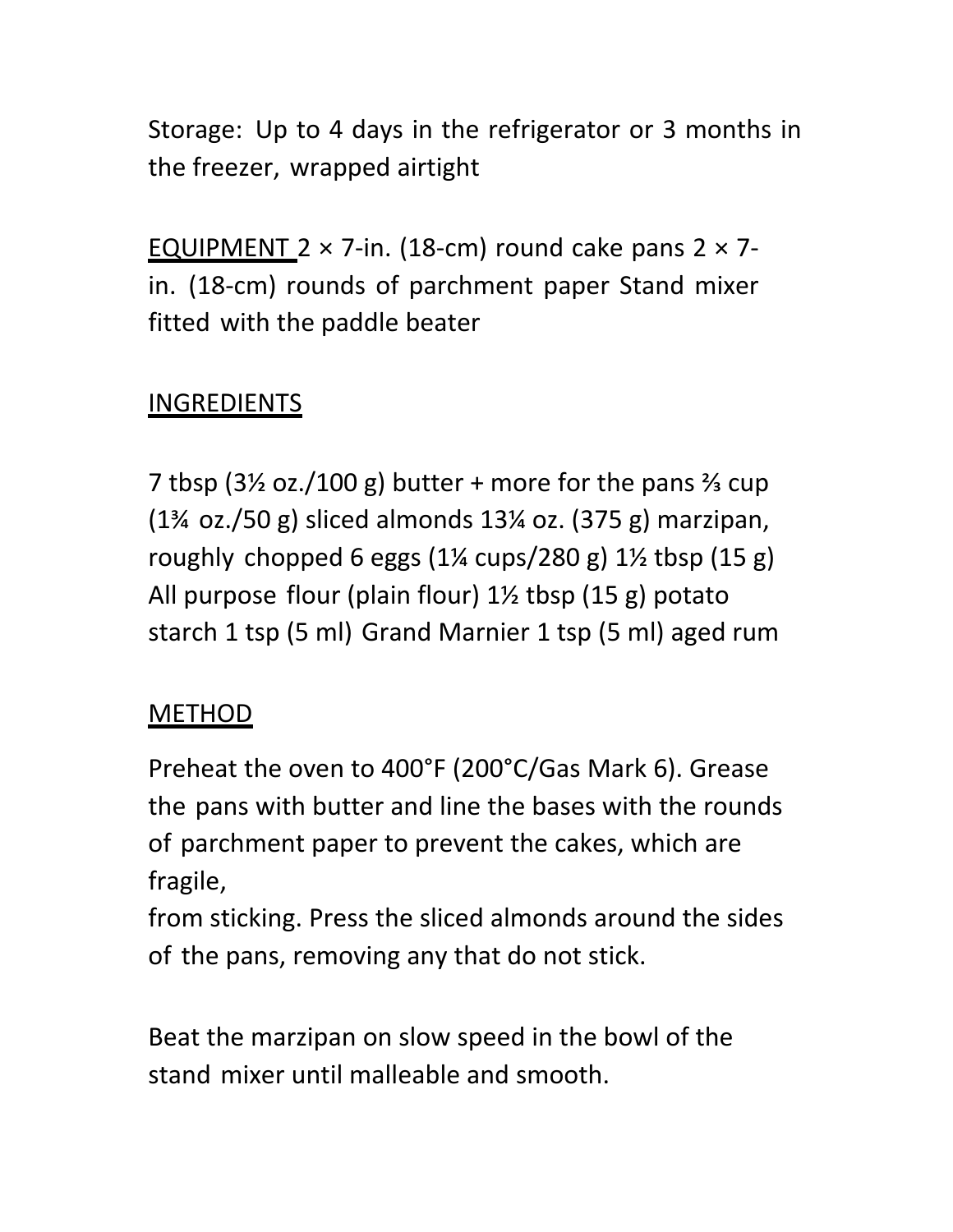Add the eggs, one by one, and beat for 5 minutes on medium speed after each addition. Scrape down the sides of the bowl as needed. The mixture should be light and airy.

Sift the flour and potato starch into a bowl.

Melt the butter in a saucepan until foaming. Remove from the heat. Whisk in about one-quarter of the marzipan mixture, then the Grand Marnier and rum.

Gently fold the flour and potato starch into the marzipan mixture in the bowl. Slowly pour in the butter mixture and fold it in using a spatula.

Divide the batter between the pans, filling them threequarters full.

Bake for 10 minutes, then reduce the oven temperature to 350°F (180°C/Gas Mark 4) and bake for an additional 20 minutes, until the cakes are golden and the tip of a knife inserted into the center comes out clean.

Let the cakes cool completely in the pans before carefully inverting them onto flat serving plates, with the parchment paper uppermost. Carefully peel off the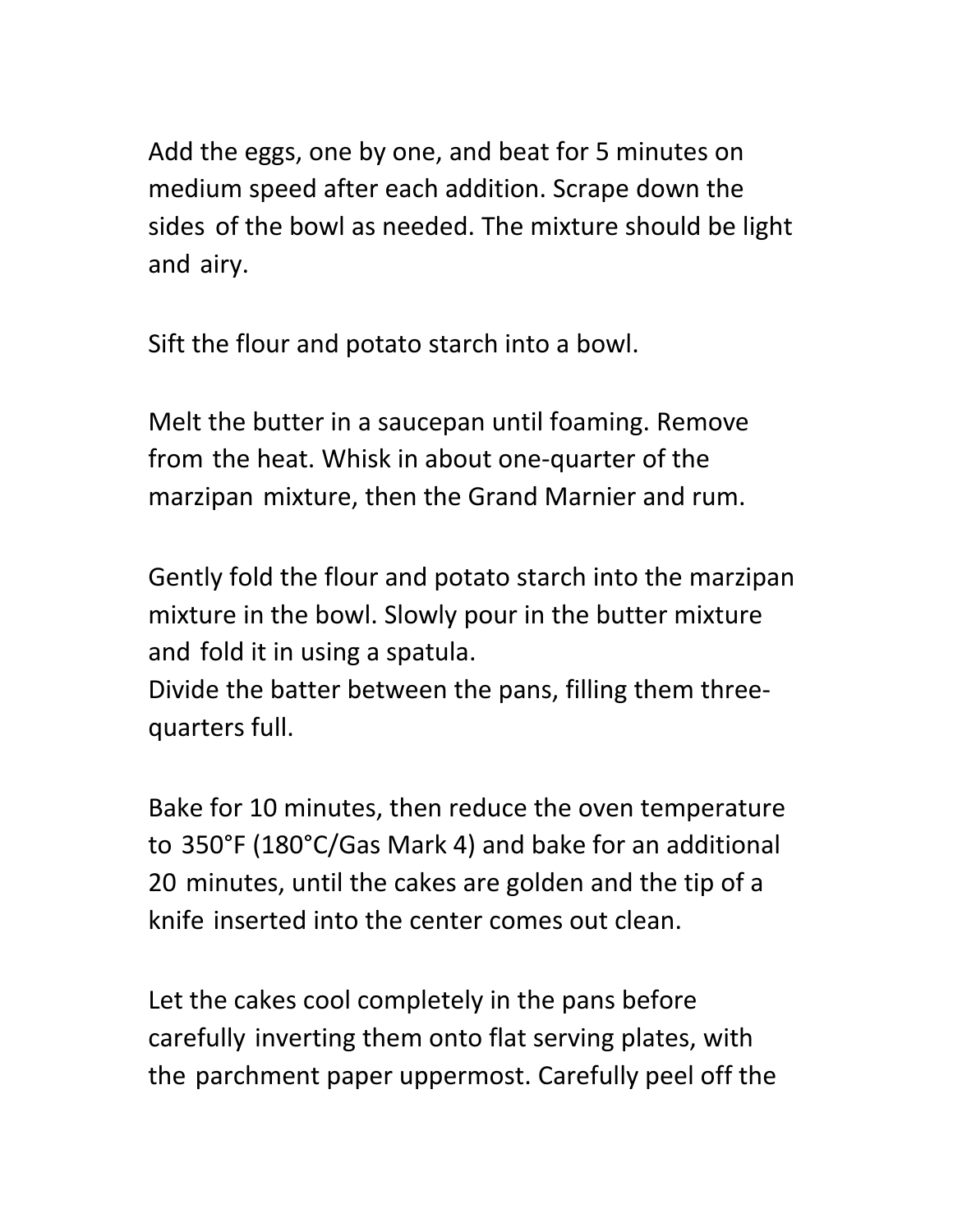parchment paper.

#### Chef's Notes

These cakes can be served with chocolate sauce or vanilla custard sauce, or with a fresh fruit coulis. They are also delicious on their own, with a cup of tea.



While vineyards have long been around in France, there is one wine region that has a special harvest. A harvest that continues into late autumn, almost to the edge of winter. In Jurancon, in the Pyrenees-Atlantique region of southwest France, the harvest starts early weeks in November and goes through to mid-December.

#### Jurancon – an extraordinary wine-growing area

The segmented vineyard of Jurancon sits southwest of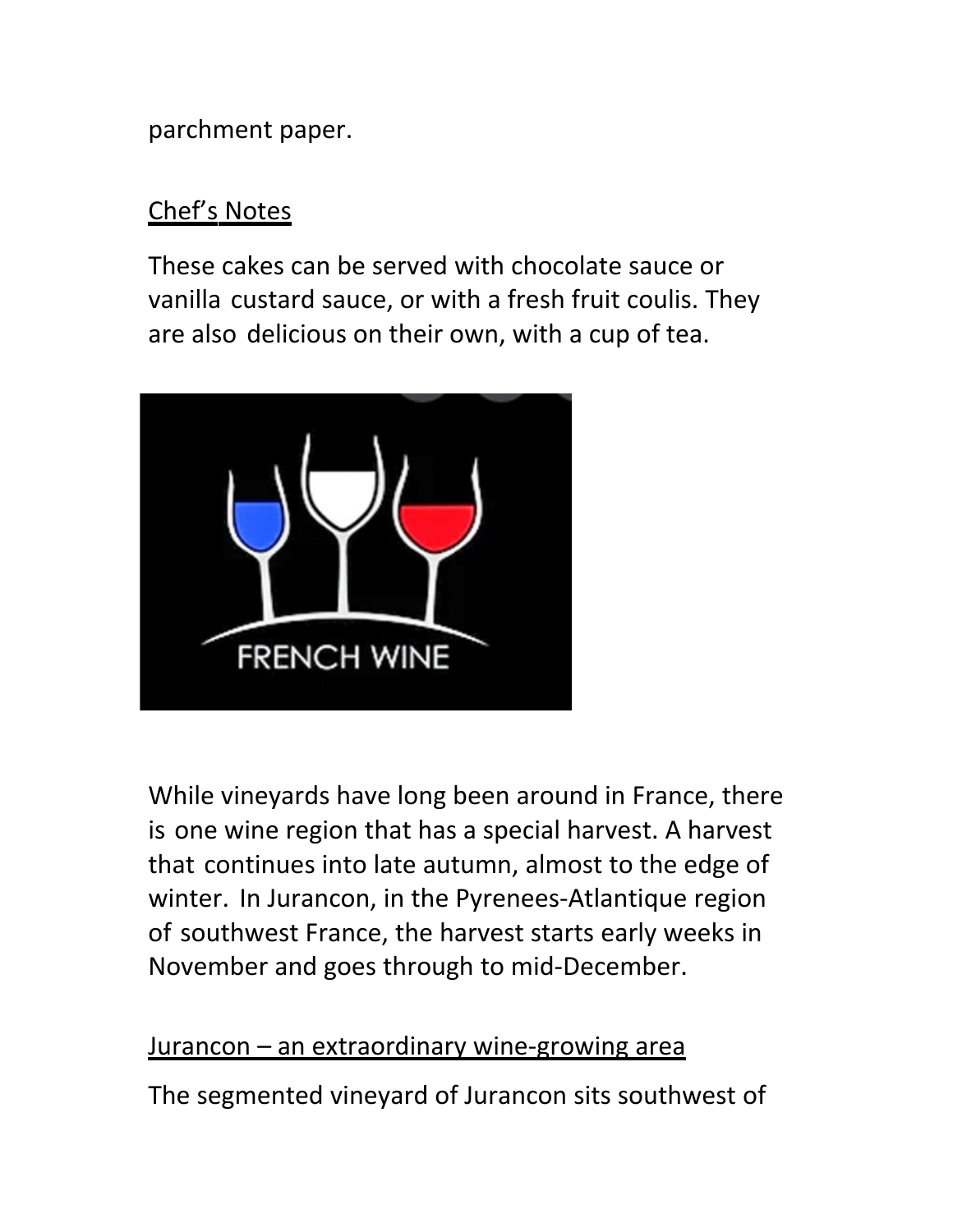Pau, the capital of Béarn. As you enter the region you start to notice the vineyards perched on the hillsides sloping southwards towards the Pyrénées. The vineyards cover around 1000 hectares. The appellation (the name given to a product made in a specific place) of Jurancon consists of dry and sweet white wines. The main grape variety used are the Gros Manseng and Le Petit Manseng grapes, both native to this region. The Manseng vines thrive in this environment where the winds from Spain sweep across the vineyards. It literally contributes to the passerillage or natural dehydration of Le Petit Manseng, creating a raisin- like sweetness.

#### Le Cave de Gan Jurancon



The Cave de Gan (in the village of Gan), was established in 1949 by a cooperative of 15 members. The present membership consists of 250 wine growers under the AOC Jurancon and 50 under the AOC Bearn who deliver their harvests to the Cave de Gan. The decision when to harvest is collective between the winemakers, the manager of the winery and winegrowers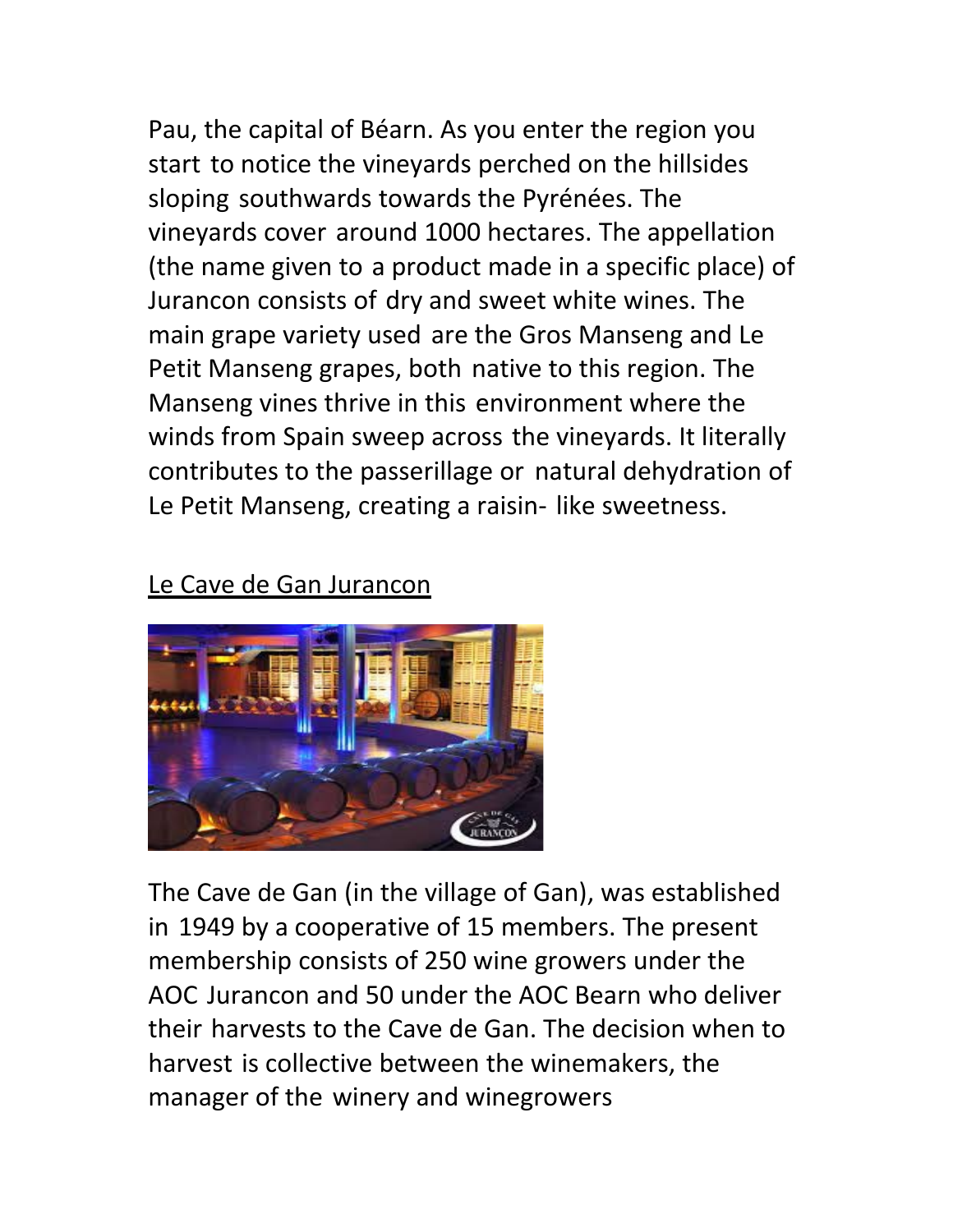The first grape generally harvested is the Gros Manseng which produces a dry white wine. Le Petit Manseng is harvested later and is more resistant to moisture and rain fall. It is left to continue the process of passerillage. Once the harvests are delivered the fermentation begins in huge vats which you van visit on a tour of the Cave de Gan. The wine is sent through underground piping to aroma vats in the aging room.

Preceding the aging room is the entrance lobby. Upon entering, the nose senses fruity aromas from the wines! There is a large display of Jurancon wine bottles, the oldest dating from 1926.

Two Gallo Roman mosaics spread across the wall illustrate the arrival of the Romans in this area in the first century A.D. And they prove that wine was cultivated here as there is a clear pattern of green vine leaves around the border. The Cave de Gan inherited the mosaics which were discovered close to the village of Jurancon.

Large vats hold the wine from the cooperative but also from individual chateaux domains who produce their wine here. The wine matures from 6 months to 3 years. Wine is also aged in oak barrels. The ageing cellar contains up to 500,000 bottles. The annual harvest produces up to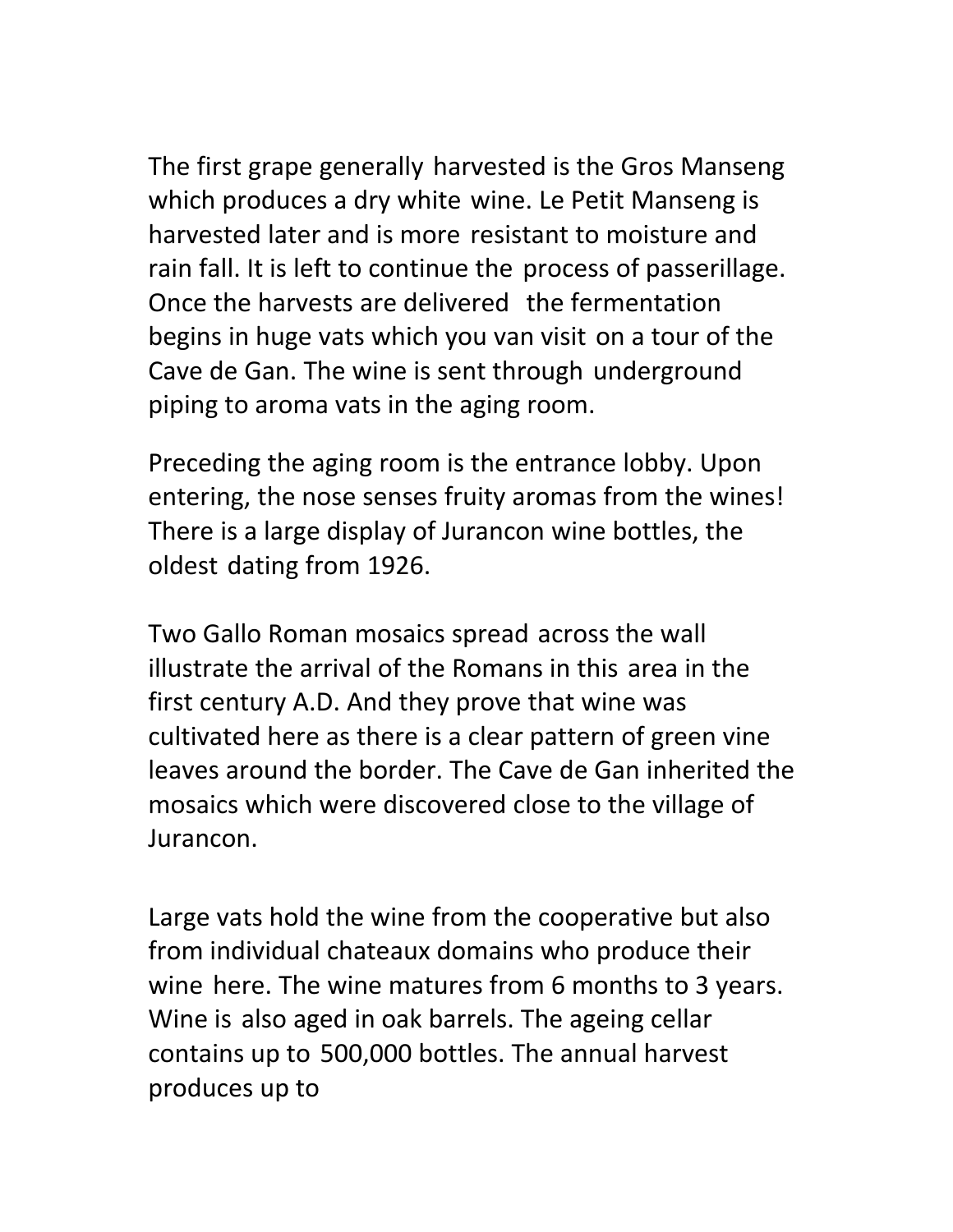5,000,000 bottles. The wine bottles are stacked vertically and the guideline is: the deeper the colour the older the bottle.

### The wines of Jurancon

The Jurancon dry white wine is fresh and elegant, the appearance is very clear and pale yellow and it's good with fish and cheeses! The sweet white wine is golden coloured and the taste is intense, full of exotic fruits, citrus and honey. It pairs well with blue cheeses, foie gras, spicy dishes and dark chocolate.

## What makes it so unique

First, the climate is ideal for the Manseng grapes. The sun fills the vineyards and the winds attend to the passerillage, increasing the sugar concentration and aromas. Second, this region has the climate that produces a Late Harvest and this is exceptional and rare. The area is certainly worth a detour to taste and buy these uniquely delicious wines.

## *THAT'S ALL WE HAVE FOR YOU - THIS TIME*

For next time : just shoot a mail to: **bgtof@yahoo.com**

with *"send it" in the subject line.* And you're good to go for the next /future issues.